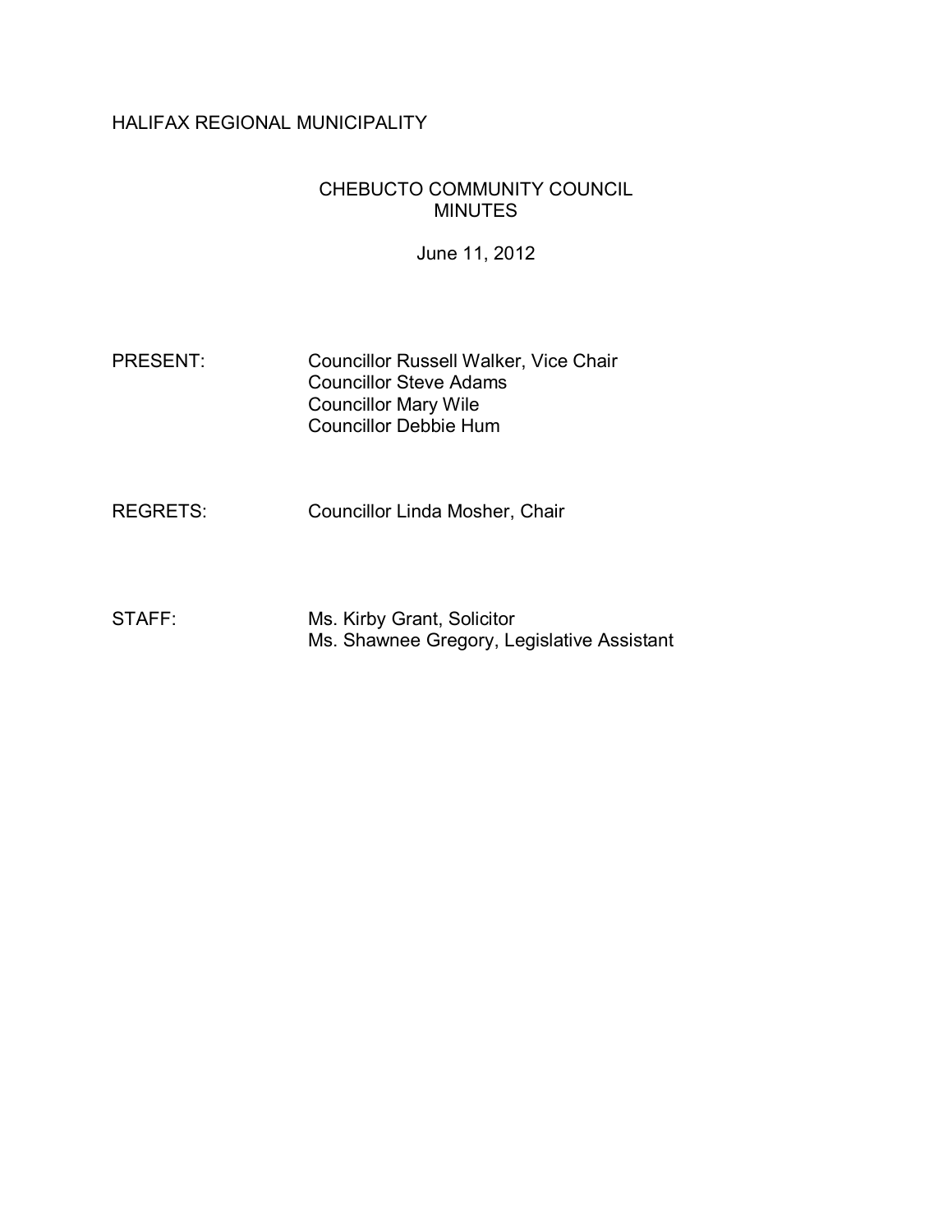# TABLE OF CONTENTS

| 1.  | CALL TO ORDER.                                                          |
|-----|-------------------------------------------------------------------------|
| 2.  |                                                                         |
| 3.  | APPROVAL OF THE ORDER OF BUSINESS AND APPROVAL OF ADDITIONS             |
|     |                                                                         |
| 4.  |                                                                         |
|     | 4.1                                                                     |
|     | 4.1.1 Keefe Drive - Emergency Concerns Due to Road Construction and     |
|     |                                                                         |
|     | 4.1.2 Beech Tree Infestation on HRM Owned Trees- Fairmount              |
|     |                                                                         |
|     |                                                                         |
|     | 4.1.4 Graffiti on Chain of Lakes Trail - Northwest Arm Overpass 3       |
|     | 4.1.5 Request to Amend the C-1 Zone to Remove R-4 Uses under the        |
|     |                                                                         |
|     | 4.1.6 Public Right Away (Tow Path) on the Northwest Arm - Maintenance   |
|     |                                                                         |
|     | 4.1.7 Pocket Park - Crown Drive and Brook Street - Private Property and |
|     |                                                                         |
|     |                                                                         |
|     |                                                                         |
|     |                                                                         |
|     | 4.1.11 Armdale Rotary to Roundabout Conversion - Request for Report     |
|     |                                                                         |
| 5.  |                                                                         |
| 6.  |                                                                         |
|     | 6.1                                                                     |
|     |                                                                         |
| 7.  |                                                                         |
| 8.  |                                                                         |
|     | 8.1                                                                     |
|     |                                                                         |
| 9.  | CORRESPONDENCE, PETITIONS & DELEGATIONS - NONE 5                        |
| 10. |                                                                         |
| 11. | MOTIONS                                                                 |
|     | 11 1                                                                    |
| 12. | ADDED ITEMS.                                                            |
|     |                                                                         |
| 13. |                                                                         |
| 14. |                                                                         |
| 15. |                                                                         |
| 16. |                                                                         |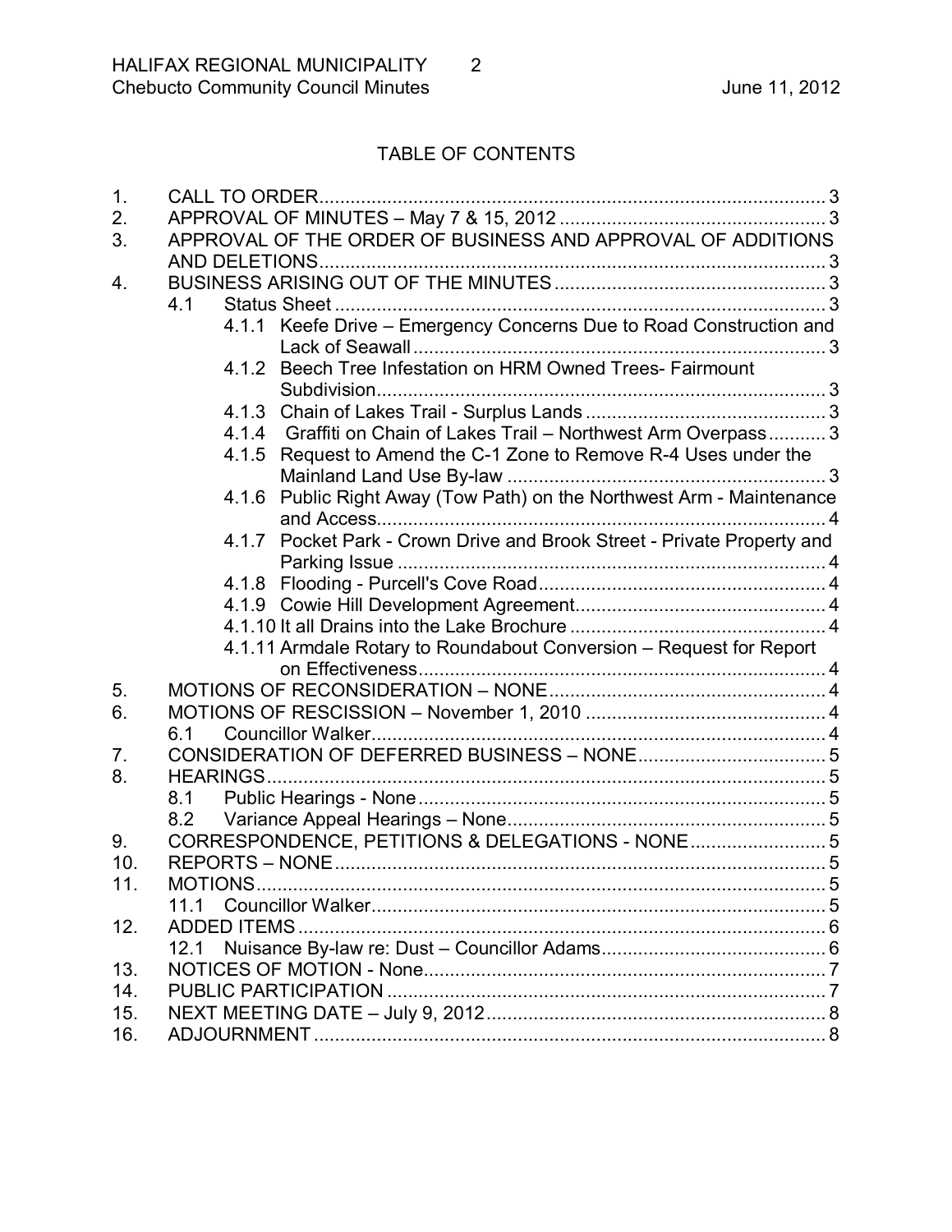# <span id="page-2-0"></span>**1. CALL TO ORDER**

The Vice Chair called the meeting to order at 7:01 p.m. in the Keshen Goodman Library, Halifax. He noted regrets from Councillor Mosher who had a family commitment.

# <span id="page-2-1"></span>**2. APPROVAL OF MINUTES – May 7 & 15, 2012**

**MOVED by Councillor Wile, seconded by Councillor Hum that the minutes of May 7 & 15, 2012 be approved as presented. MOTION PUT AND PASSED.** 

### <span id="page-2-2"></span>**3. APPROVAL OF THE ORDER OF BUSINESS AND APPROVAL OF ADDITIONS AND DELETIONS**

Addition:

12.1 By-law N-300 - Nuisances re: Dust – Councillor Adams

**MOVED by Councillor Adams, seconded by Councillor Wile that the agenda be accepted as amended. MOTION PUT AND PASSED.** 

# <span id="page-2-3"></span>**4. BUSINESS ARISING OUT OF THE MINUTES**

- <span id="page-2-4"></span>**4.1 Status Sheet**
- <span id="page-2-5"></span>**4.1.1 Keefe Drive – Emergency Concerns Due to Road Construction and Lack of Seawall**

No update. To remain on Status Sheet.

# <span id="page-2-6"></span>**4.1.2 Beech Tree Infestation on HRM Owned Trees Fairmount Subdivision**

No update. To remain on Status Sheet.

# <span id="page-2-7"></span>**4.1.3 Chain of Lakes Trail Surplus Lands**

No update. To remain on Status Sheet.

# <span id="page-2-8"></span>**4.1.4 Graffiti on Chain of Lakes Trail – Northwest Arm Overpass**

No update. To remain on Status Sheet.

### <span id="page-2-9"></span>**4.1.5 Request to Amend the C1 Zone to Remove R4 Uses under the Mainland Land Use By-law**

No update. To remain on Status Sheet.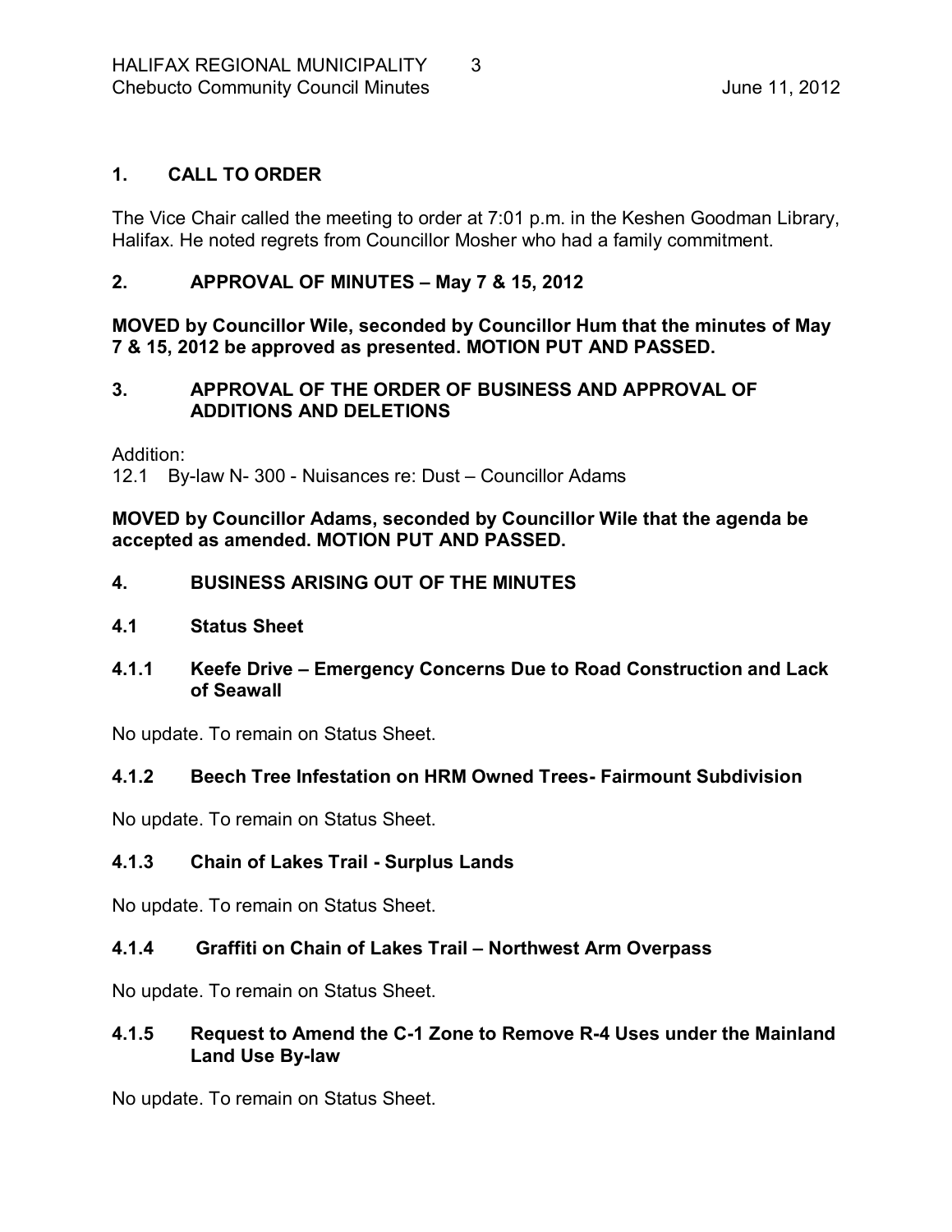# <span id="page-3-0"></span>**4.1.6 Public Right Away (Tow Path) on the Northwest Arm Maintenance and Access**

No update. To remain on Status Sheet.

# <span id="page-3-1"></span>**4.1.7 Pocket Park Crown Drive and Brook Street Private Property and Parking Issue**

No update. To remain on Status Sheet.

# <span id="page-3-2"></span>**4.1.8 Flooding Purcell's Cove Road**

No update. To remain on Status Sheet.

# <span id="page-3-3"></span>**4.1.9 Cowie Hill Development Agreement**

No update. To remain on Status Sheet.

# <span id="page-3-4"></span>**4.1.10 It all Drains into the Lake Brochure**

No update. To remain on Status Sheet.

# <span id="page-3-5"></span>**4.1.11 Armdale Rotary to Roundabout Conversion – Request for Report on Effectiveness**

No update. To remain on Status Sheet.

**MOVED by Councillor Wile, seconded by Councillor Hum that the Status Sheet items be moved to the next Community Council meeting. MOTION PUT AND PASSED.** 

- <span id="page-3-6"></span>**5. MOTIONS OF RECONSIDERATION – NONE**
- <span id="page-3-7"></span>**6. MOTIONS OF RESCISSION – November 1, 2010**
- <span id="page-3-8"></span>**6.1 Councillor Walker**

Councillor Adams assumed the Chair at 7:02 p.m.

**MOVED by Councillor Walker, seconded by Councillor Wile that Chebucto Community Council rescind the motion of Chebucto Community Council dated November 1, 2010 item 10.1.1 Lacewood Terminal Site selection Item 1. Approve in principle that PID # 40090169 (referred to as the "Willet Site") be designated as**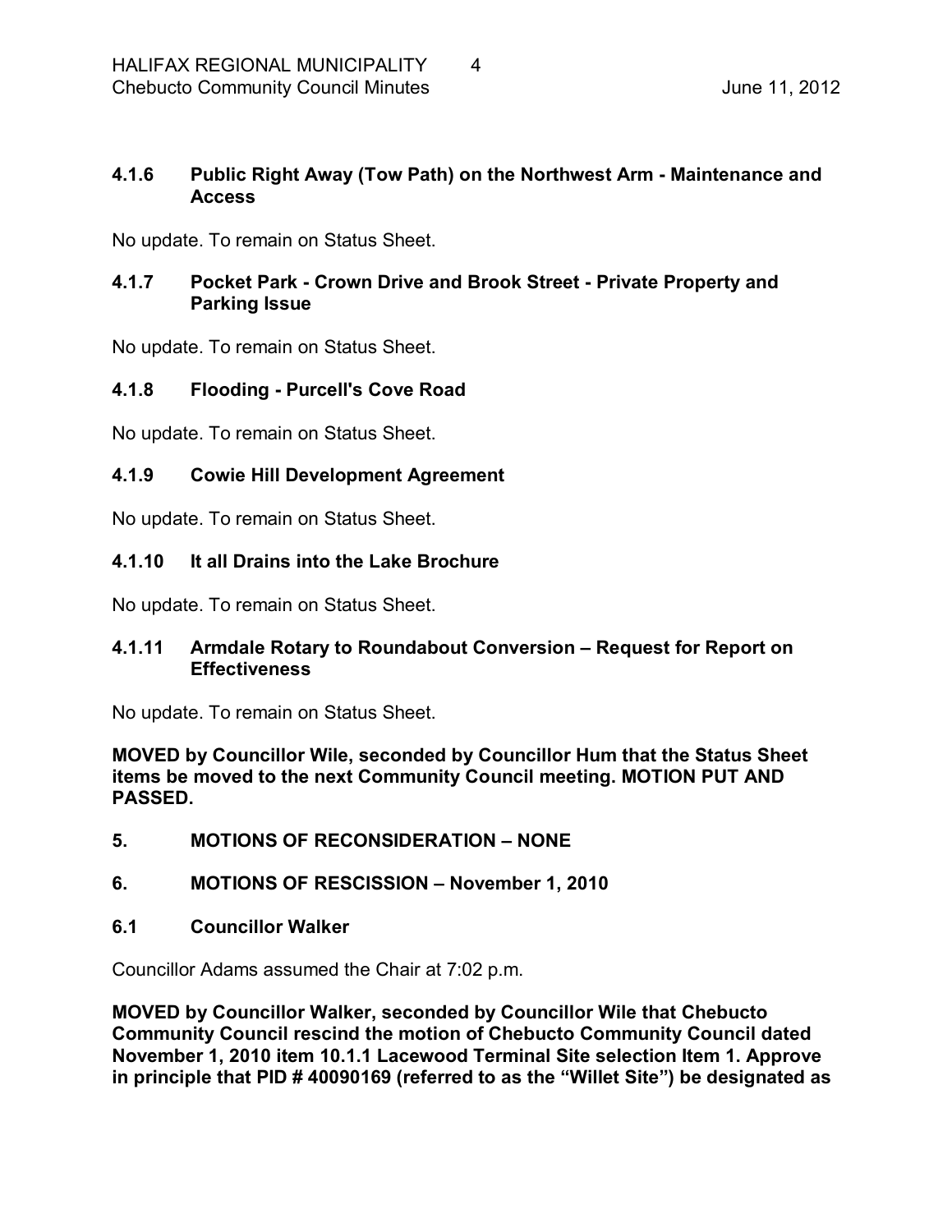**the future location for the new Lacewood Transit Terminal as per the recommendation in the report dated October 13, 2010.** A discussion on the motion ensued.

### **MOTION PUT AND PASSED.**

### <span id="page-4-0"></span>**7. CONSIDERATION OF DEFERRED BUSINESS – NONE**

- <span id="page-4-1"></span>**8. HEARINGS**
- <span id="page-4-2"></span>**8.1 Public Hearings None**
- <span id="page-4-3"></span>**8.2 Variance Appeal Hearings – None**
- <span id="page-4-4"></span>**9. CORRESPONDENCE, PETITIONS & DELEGATIONS NONE**
- <span id="page-4-5"></span>**10. REPORTS – NONE**
- <span id="page-4-6"></span>**11. MOTIONS**

### <span id="page-4-7"></span>**11.1 Councillor Walker**

Correspondence dated June 11, 2012 from Ms. Jen Powley, HRM Alliance Coordinator, Ecology Action Centre, was submitted.

As per his notice of motion provided at the May 7, 2012 meeting, Councillor Walker moved the following motion with an amendment as follows:

**MOVED by Councillor Walker, seconded by Councillor Wile that Chebucto Community Council approve in principle that Site 1, the Lacewood Drive site, be designated as the future location for the new Lacewood Transit Terminal as in the report dated October 13, 2010;** *and request that Metro Transit continue to investigate alternative sites***.**

A discussion on the motion ensued.

Councillor Hum advised that she could not support the approval in principle of Site 1, the Lacewood Drive site, as it was parkland. She stated that she could support alternative sites; however, after speaking to the Solicitor, she would have to declare a potential conflict of interest regarding the Clayton Park Shopping Centre site should it be brought forward.

Ms. Kirby Grant, Solicitor, advised the Community Council that they must deal with the amendment to the original motion first; noting that while the amendment caused the motion to be somewhat inconsistent, it was still in order. She further advised Councillor Hum that, with or without the amendment, the content of the motion causing her to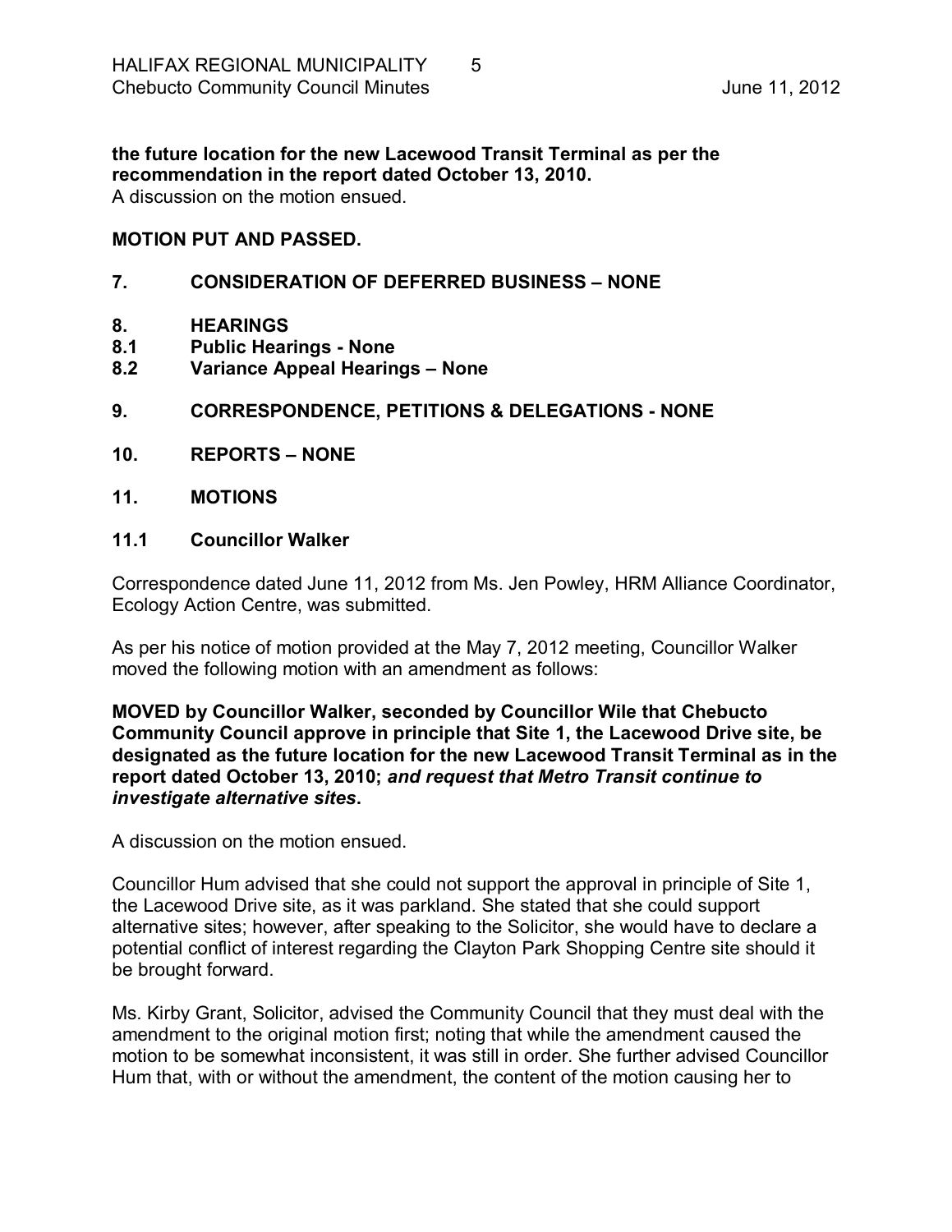believe there was a conflict would still contain the same language that gave her that concern; therefore, it does not alleviate it.

Councillor Hum clarified for the record that Site 1 was the original staff recommendation not another new site.

Councillor Adams advised he did not believe there was a conflict until the alternative sites were named.

Councillor Walker stated that he was advised by Metro Transit and Planning & Development staff that they required a site to work on and bring forward. He advised that, if there was no site chosen by Community Council, all sites would be back open and he did not want the Willett Street site to be considered any longer. He indicated that the motion provides staff with a site to work on and if another site came to their attention prior to the matter being resolved, they could come back with that site; noting the motion simply provides some flexibility in the siting.

A vote was taken on the amendment to request that Metro Transit continue to investigate alternative sites.

### **MOTION PUT AND PASSED.**

The main motion now reads:

**MOVED by Councillor Walker, seconded by Councillor Wile that Chebucto Community Council approve in principle that Site 1, the Lacewood Drive site, be designated as the future location for the new Lacewood Transit Terminal as in the report dated October 13, 2010;** *and request that Metro Transit continue to investigate alternative sites***.**

Discussion on the main motion continued.

Councillor Walker advised that once the drawings had been completed for this site, he and Councillor Wile would hold a public meeting to obtain input from residents to see if it was acceptable.

#### **MOTION PUT AND PASSED.**

Councillor Walker resumed the Chair at 7:22 p.m.

# <span id="page-5-0"></span>**12. ADDED ITEMS**

# <span id="page-5-1"></span>**12.1 Nuisance Bylaw re: Dust – Councillor Adams**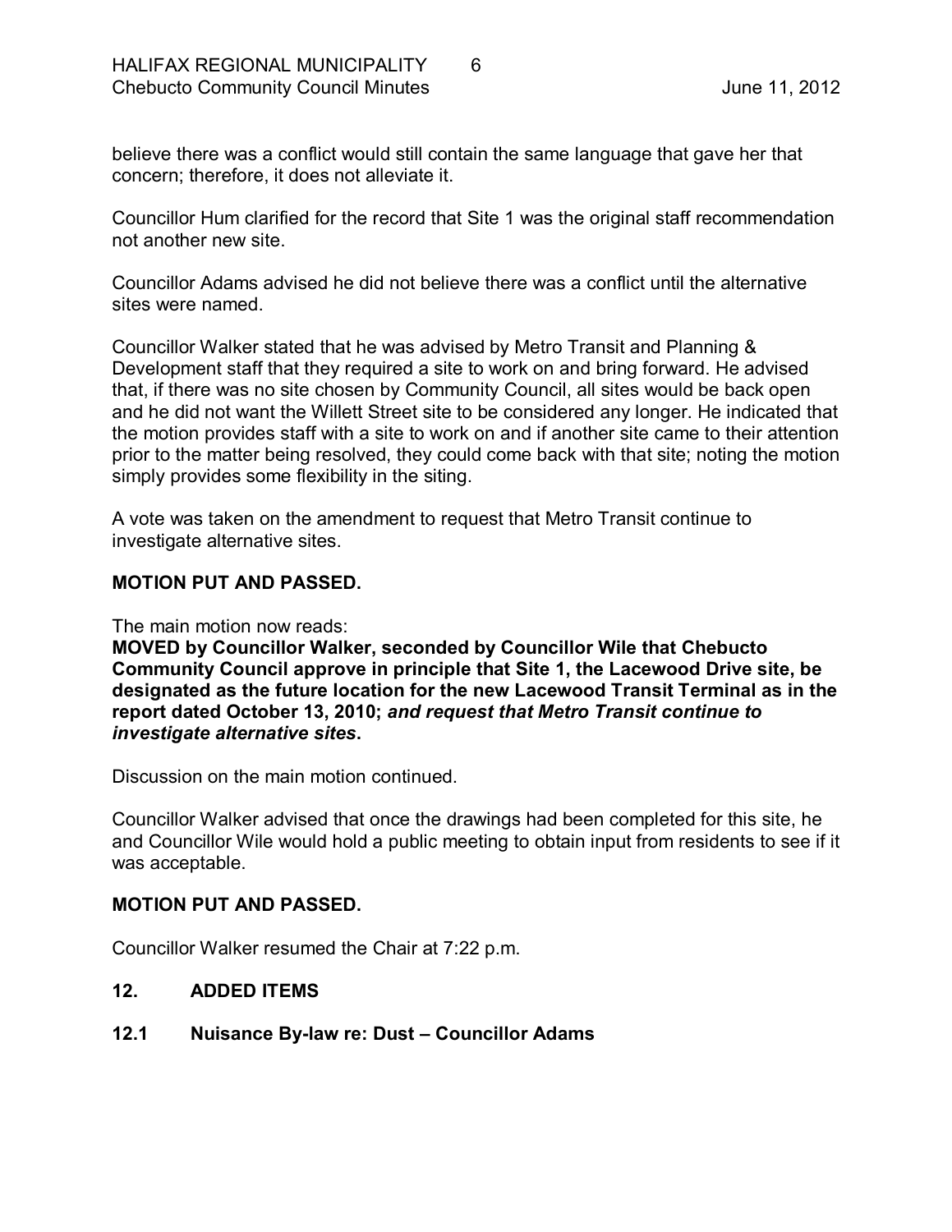Councillor Adams expressed concern regarding recent events of trucks carrying loads of fill in the Harriestfield/Spryfield area which was getting dust in resident's yards and on their belongings. He indicated that the CAO's Office was aware of the issue.

Councillor Wile noted that this was also an issue in her District.

**MOVED by Councillor Adams, seconded by Councillor Wile that Chebucto Community Council request that the Executive Standing Committee, in their review of Bylaw N300 – Nuisances, consider possible wording as well as what amendments may be necessary in order to provide staff with something to fall back on regarding the nuisance of dust. MOTION PUT AND PASSED.** 

### <span id="page-6-0"></span>**13. NOTICES OF MOTION None**

# <span id="page-6-1"></span>**14. PUBLIC PARTICIPATION**

**Mr. Bruce Smith**, Forestside Crescent, provided comments regarding the proposed Lacewood Drive Transit Terminal Site and submitted his presentation for the record. At the end of his five minutes, he requested further time to finish his presentation.

Ms. Grant advised that this component of the meeting was for Public Participation which had been formulated by the Community Council as an opportunity for the public to raise their concerns and ask questions; noting each speaker was given five minutes in which to speak.

**Mr. Bob Candy**, Halifax, thanked the Community Council for approving the motion of rescission regarding the Lacewood Terminal Site. He hoped the use of the Willett Street site would now revert to its original purpose as a passive reserve for recreational use for the residents of Clayton Park.

**Ms. Maureen Manuge**, Westridge Drive, thanked the Community Council for approving the motion of rescission regarding the Lacewood Terminal Site. On behalf of Ms. Wendy McDonald, she noted the potential of banning plastic bags in HRM as was recently done in Toronto and wished to bring up the environmental issues regarding this matter. She stated that if the matter ever did go to Regional Council, Ms. McDonald would like the environmental issues to be addressed and that public engagement be conducted. Ms. Manuge concluded by reading the remainder of Mr. Smith's presentation.

On behalf of **Ms. Jen Powley**, HRM Alliance Coordinator, Ecology Action Centre, Ms. Madison requested to know if there would be any process for the public to recommend an alternative Lacewood Transit Terminal site.

**Ms. Mona Green**, Ferguson's Cove, expressed concern that the number 15 bus route had been cut back to 8:00 p.m. She advised that the residents were circulating a petition and had collected 100 signatures so far ; noting she would like to see this matter back on the agenda. Ms. Green advised that the run ending at 8:00 p.m. made it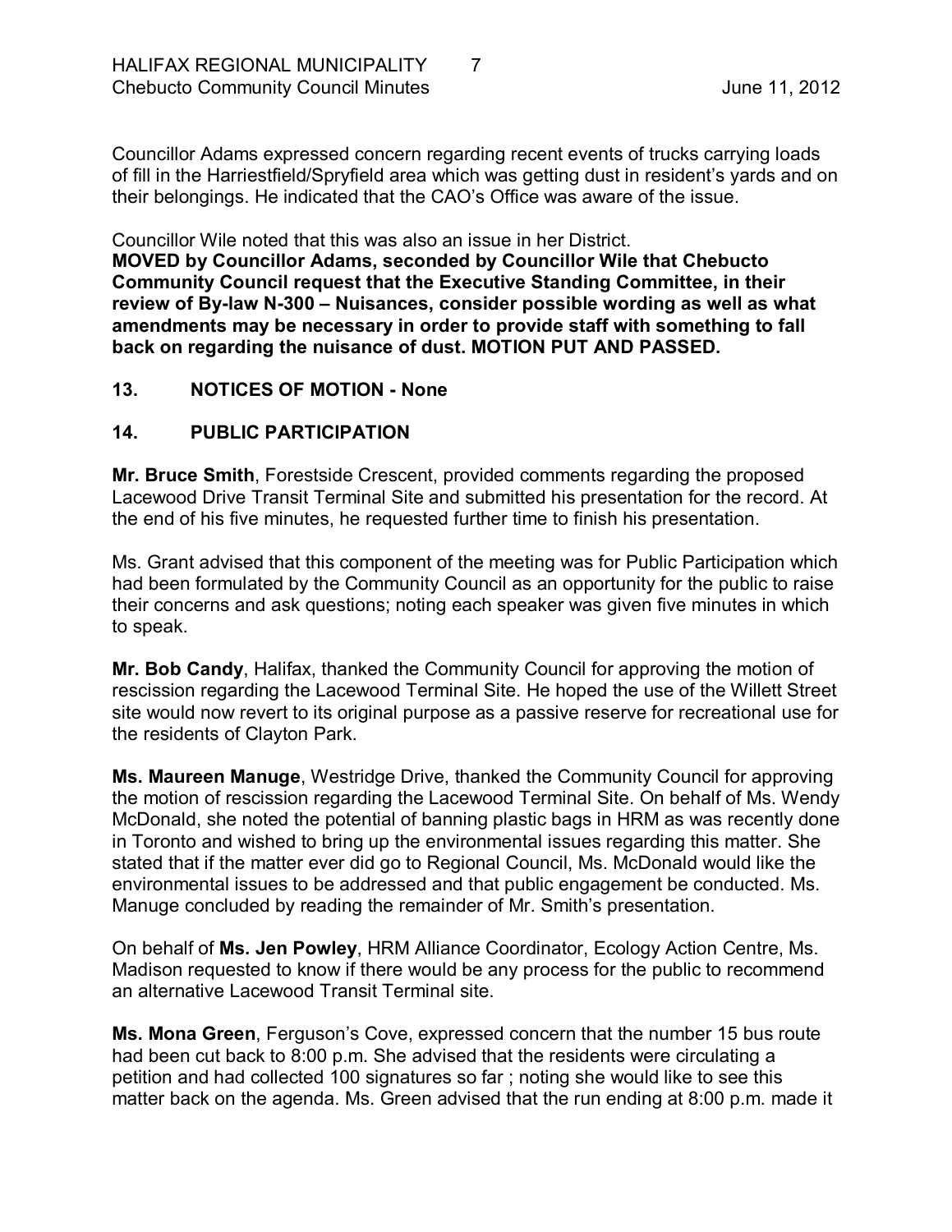difficult for her to work evenings and it would be difficult for her as a student and instructors as well.

Councillor Adams advised Ms. Green to contact himself or Councillor Mosher to submit her petition once it was complete.

**Ms. Cindy Balcom**, Purcell's Cove, expressed concern that the number 15 bus route had been cut back to 8:00 p.m. She advised that there were three clubs along the route that were drinking establishments and this would encourage drinking and driving. Ms. Balcom also expressed concern that York Redoubt was open until 8:00 p.m. and there was a risk of tourists getting stuck on the site if they missed the bus. She stated that there was a ferry when she was a child; however, now there were only buses and cutting service would cause problems for many residents as it becomes more difficult to go anywhere if you cannot depend on the bus to get home.

**Ms. Linda Christiansen-Ruffman, Ferguson's Cove Road, stated that she had lived in** the area since 1975 and one reason her family had moved was because of transit service; noting she did not use it much in the beginning but does so more often as she gets older. She advised that, ironically, she had made a resolution during the transit strike to take it more often before she knew about the cutbacks. Ms. Christiansen-Ruffman stated that they could not cut the bus back when people have signed leases and made life plans based on the bus. She indicated that Council had made the decision to continue the Alderney Ferry hours; however, those transit users had an alternative which was the bus that the residents of Purcell's Cove did not; noting they used to have a ferry, too.

# <span id="page-7-0"></span>**15. NEXT MEETING DATE – July 9, 2012**

# <span id="page-7-1"></span>**16. ADJOURNMENT**

The meeting was adjourned at 7:50 p.m.

Shawnee Gregory Legislative Assistant